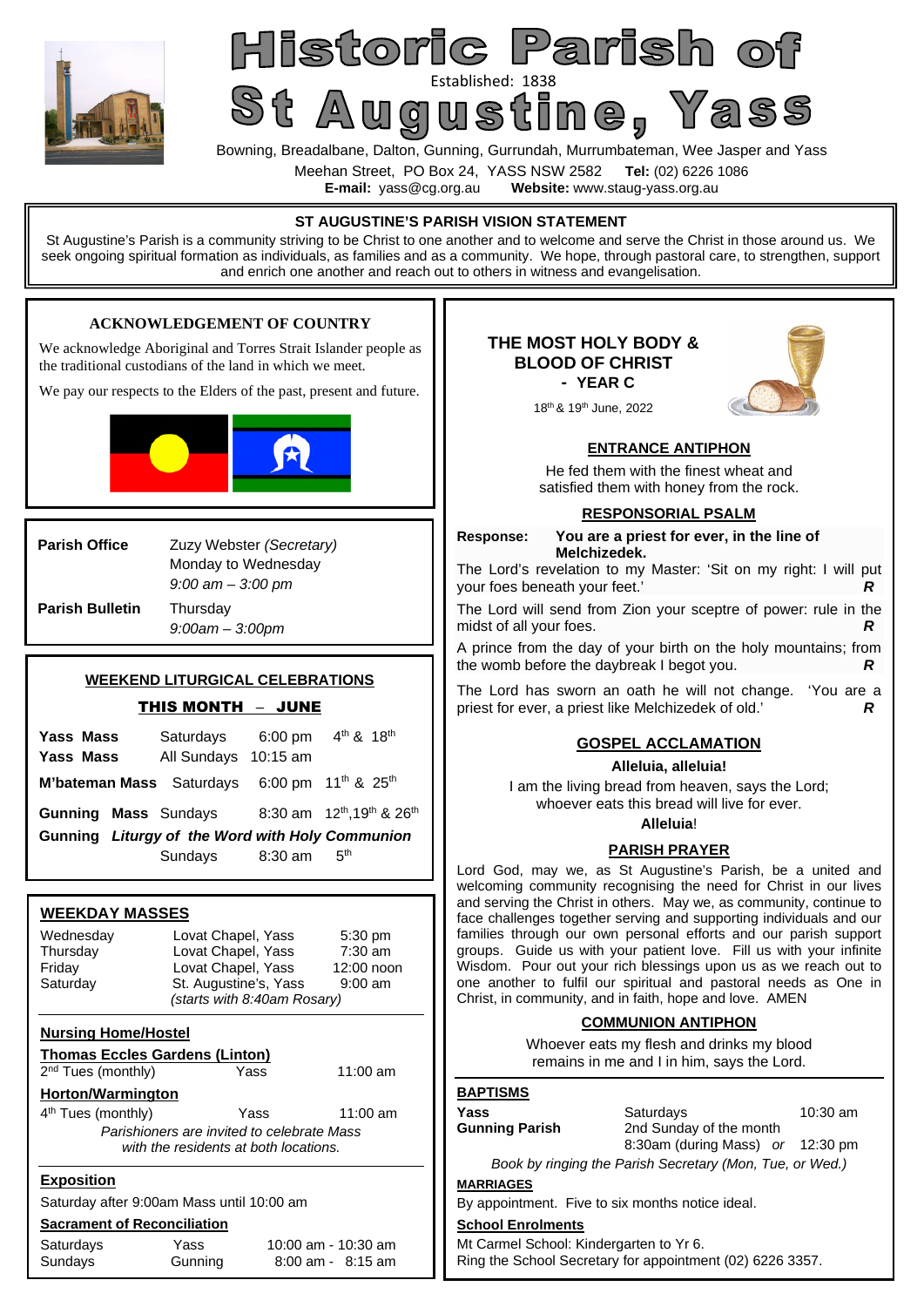# *Thoughts from the Presbytery*



| <b>Parish Priest</b>                  | Father    | Peter My           |
|---------------------------------------|-----------|--------------------|
| <b>Youth Worker</b>                   | Clare     | Healey             |
| <b>Chair Finance Committee</b>        | Paul      | O'Mara             |
| <b>Chair Parish Council</b>           | Bryan     | Coleborne (acting) |
| <b>Principal of the School</b>        | Michael   | Green              |
| <b>School Community Council Amber</b> |           | Maher              |
| <b>Sacramental Team Leader</b>        | Dianne    | Carey              |
| <b>RCIA</b>                           | Genevieve | Colbert            |

- **1.** Congratulations to the twenty-five children who are receiving their First Holy Communion this weekend at the Sunday morning Mass. Thank you to Di Carey, Eva Karakotas the Sacramental Team, parents and all who were involved in preparing these young children for their First Holy Communion.
- **2.** We intend to help young families whose children were baptised in the last 12 months in our Parish. A co-ordinator is needed for this group. Can you fill this role?
- **3.** Rev. Eden John Langlands will be ordained to the Priesthood by the Most Rev. Christopher Prowse, Archbishop of Canberra and Goulburn, on Friday 24 June, 5pm, at St. Christopher's Cathedral, Canberra. All are invited to attend.
- **4.** Some new members for the Parish Pastoral Council (PPC) are needed. Please contact me (Father Peter) or the Parish Office.

*Fr Peter* 

## **Please pray for the childrenas they prepare for First Holy Communion**

Lord Jesus,

Bless all the children who are receiving Holy Communion for the first time.

May that day be an initial step into a life-long love of the Eucharist.

Give them a hunger for this sacred food so that they will turn to you for comfort, guidance and wisdom as they grow into full discipleship.

May their hands, extended in anticipation of your Body and Blood, inspire all of us to cherish this sacred sacrament.

AMEN.

### **Parish Finance Committee Members:**

| Father        | Peter My       | Stan  | Waldren  |
|---------------|----------------|-------|----------|
| David         | Garland        | Mark  | Valencic |
| Paul<br>Irene | O'Mara<br>Carr | Trish | Gibbs    |

#### **Parish Pastoral Council Members:**

VACANT *(Youth)* Peter Cleary *(Liturgy)* Bryan Coleborne *(Ecumenism)* Michael Green *(School)* Genevieve Colbert *(Education)* Lourdes O'Keefe *(Social)* Bob Nash *(Maintenance)* Michael Van Wanrooy *(Welfare)*  VACANT *(Social Justice)* Zuzy Webster *(Secretary) Ex Officio Member: Fr Peter My* 

| Fírst Eucharíst - 19th June 2022 |                       |  |
|----------------------------------|-----------------------|--|
| Please pray for                  |                       |  |
| Darcy Bell                       | Egan Bradley          |  |
| Billy Buser                      | Chloe Caldow          |  |
| Addison Cooke                    | Declan Cooke          |  |
| Sofia Da Deppo                   | Jessica Davis         |  |
| Fletcher Douglas                 | Isabella Dunstan      |  |
| Charlie Field                    | Ava Leighton          |  |
| Zali Lenon                       | Lucy Miller           |  |
| Natalia O'Connor                 | Isabelle Pidgeon      |  |
| Christine Raniga                 | Olivia Scanlon        |  |
| Zoe Seselja                      | Josephine Streatfeild |  |
| Phoenix Streatfeild              | Riley Thompson        |  |
| Amber Watson                     | Heath Wood            |  |
|                                  |                       |  |
|                                  |                       |  |
|                                  |                       |  |



*Our Parish School – Mt. Carmel*

## **Religious Education**

Father Peter spoke to Year 1 students about how we gather together in God's house to celebrate the true presence of Jesus. Students also learnt the different names of Fr Peter's vestments.

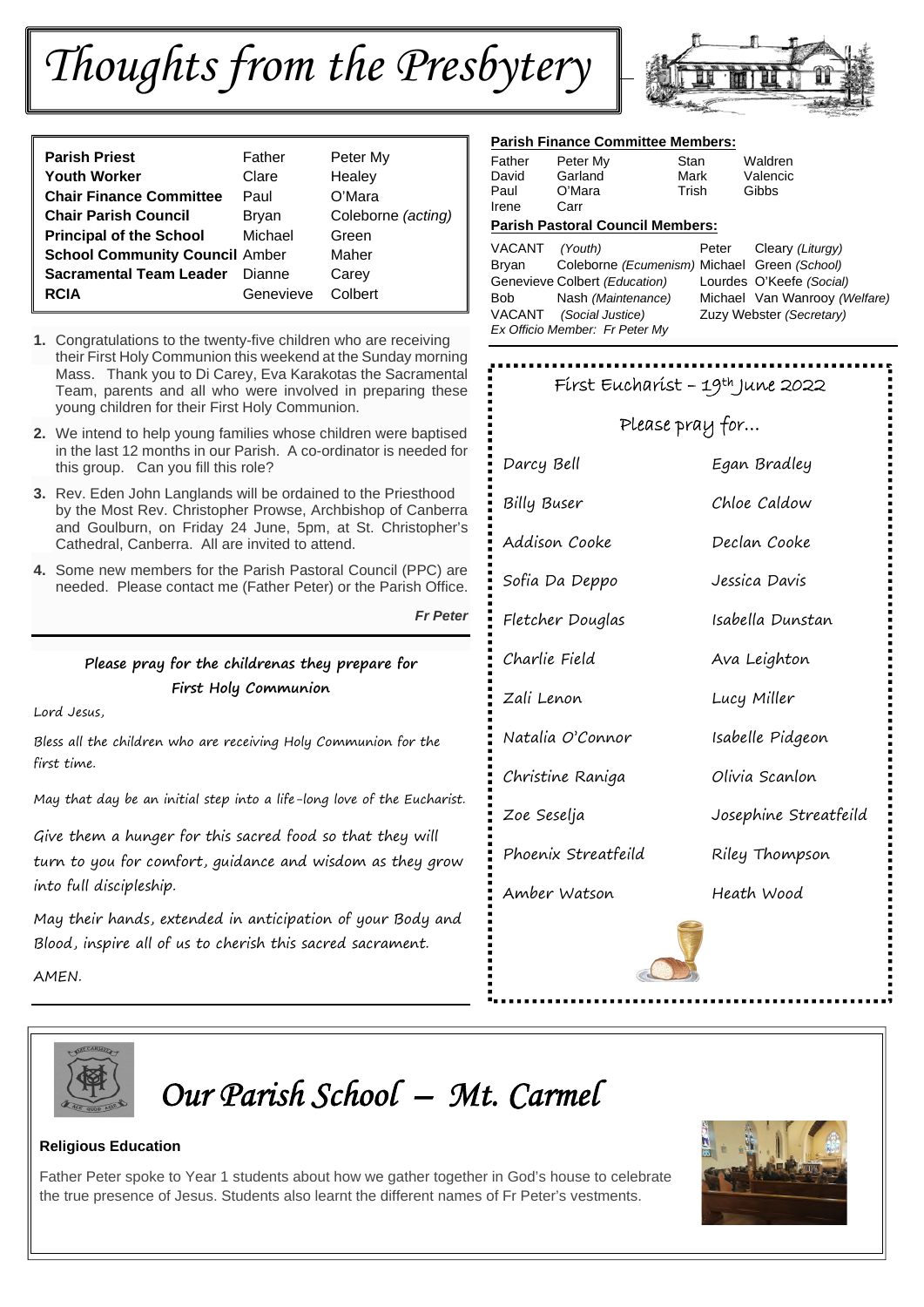## **SACRAMENTS 2022 – CLAIM THE DATE**

#### **SACRAMENT OF FIRST EUCHARIST**

Sunday 19 June 10.30am St Augustine's (Yr 4 and above)

#### **CONFIRMATION**

Sunday 11 September 10.30am St Augustine's (Yr 6 and above)

#### **RECONCILIATION**

Wednesday 23 November 6pm St Augustine's (Yr 3 and above)

**HELP IS NEEDED** with putting up car barrier behand the St Augustine's church on the on Tuesday 21<sup>st</sup> of June 2022 at 9am- work commencing at 9:30.

#### *PLEASE* **Come Along And Assist If You Can**

#### **SEQUENCE**

Behold the bread of angels, sent For pilgrims in their banishment, The bread for God's true children meant,

That may not unto dogs be given: Oft in the olden types foreshowed; In Isaac on the altar bowed, And in the ancient paschal food,

And in the manna sent from heaven. Come then, good shepherd, bread divine, Still show to us thy mercy sign; Oh, feed us still, still keep us thine; So may we see thy glories shine

In fields of immortality; O thou, the wisest, mightiest, best, Our present food, our future rest, Come, make us each thy chosen guest, Co-heirs of thine, and comrades blest With saints whose dwelling is with thee.

## *Financially Speaking*

#### **HEATING THE CHURCH**

An alternative cheaper way of heating the church has been investigated. The cost would be approximately \$20,000 utilising infrared heaters. A leaflet giving more information is included in this weekend's bulletin.

The Parish has received a pledge of \$2,000 from a parishioner towards the installation cost and ask if others would also be interested in assisting with this initial investment to please talk with Fr Peter, Paul O'Mara (0437 359 316) or ring the Parish Office. Any donations received would make a difference to the possibility of the Parish being able to afford the heating.

*Thank you* 

### *PLEASE - YOUR HELP IS NEEDED*

*More catechists are needed to teach in the public schools.* 



Information available at the back of the church or contact the Parish Office

**Sr Joan Chittister in Conversation with John Warhurst** 

Thursday 23 June at 7.30pm – join online with Sr Joan Chittister OSB and John Warhurst (Concerned Catholics) as they explore issues crucial to Church renewal ahead of the second assembly of the Plenary Council in a few weeks. This is an opportunity to experience Sr Joan's prophetic vision for our Church. Register with garrattpublishing.com.au

#### **World Meeting of Families | 22 - 26 June 2022**

Every three years since 1994, the Church has celebrated the World Meeting of Families in a different city of the world. In 2022 the event will be hosted by the Diocese of Rome with Pope Francis leading special celebrations.



However, the Holy Father has also asked that the World Meeting of Families be celebrated concurrently in every diocese of the world in 2022. The idea is for families to gather locally around their bishop to explore and celebrate the theme of "Family love: A vocation and a path to holiness." You can discover local Australian events or explore the resources with your own family by visiting: the resources with your own family by visiting: www.family.catholic.org.au

Archdiocesan Celebrations of the World Meeting of Families 2022 will be held in three locations in our Archdiocese:

- Sunday 12 June Cooma for the Snowy Monaro region
- Sunday 26<sup>th</sup> June Manuka for the Canberra region
- Sunday 10<sup>th</sup> July Cootamundra for the Western Deanery

#### **VOCATIONS HOLY HOUR & DINNER**

We're pleased to announce the next Vocations Dinner at Archbishop's House will be from **6:30pm on the 7th of July** (First Thursday of the Month).

#### *PARTICIPATE IN THE OPERATION AND LIFE OF THE PARISH*

Volunteer to be part of a ministry. *Needed now:*

Members of the PPC, Eucharistic Minister and **Catechists** For more information contact the Parish Office

*YOUTH ARISE* is a local youth group run by the combind churches of Yass. It's on a Friday night during school terms from 4.30pm -6pm. It's for kids in Year 5 to Year 8. We have fun, games, food and help young people to Arise and be the people God has destined them to be.

We are currently meeting at the Vine Church, 11472 Wee Jasper Rd., Yass.

For more information, you can head to our Facebook page or call 0423 799 962



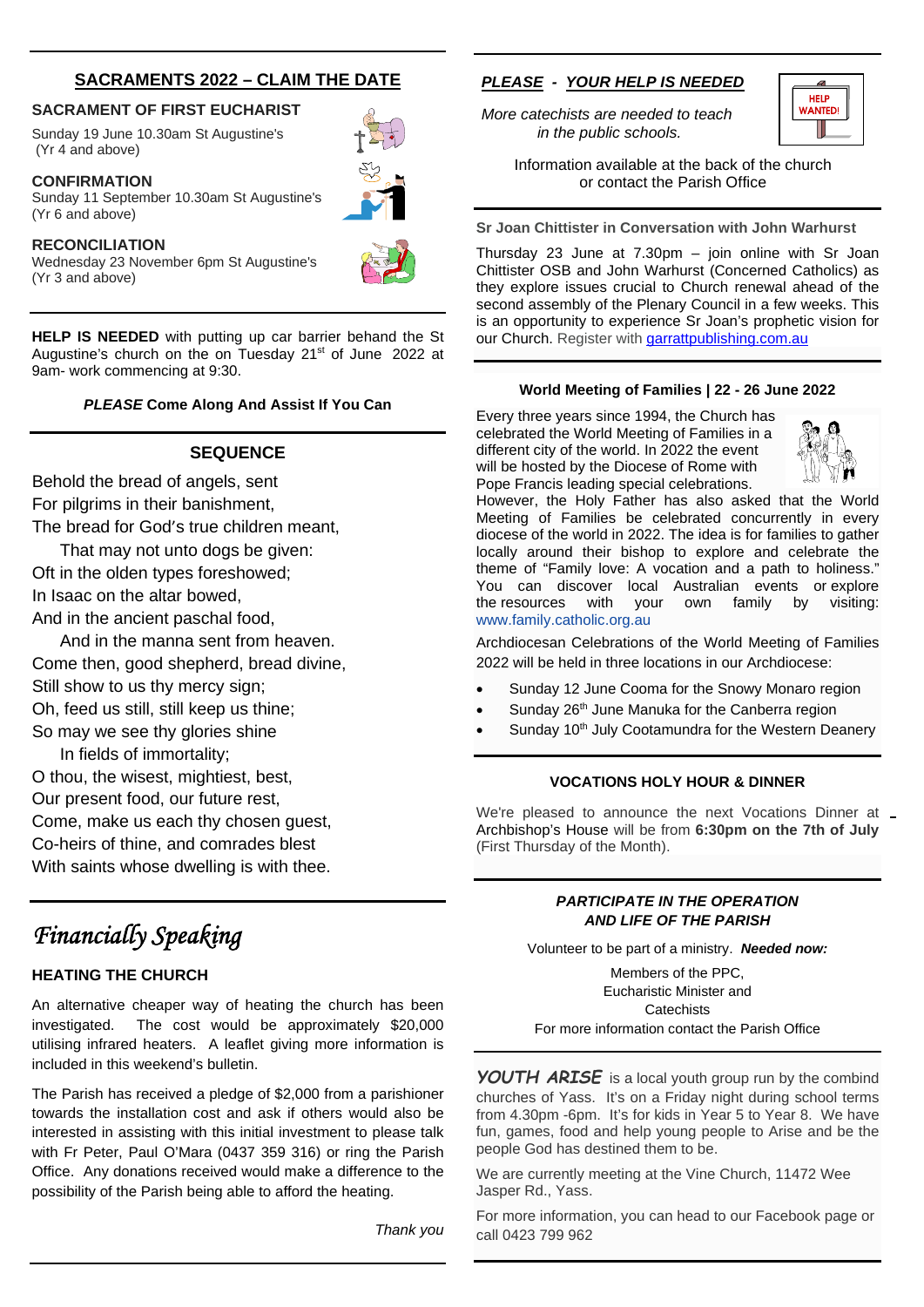## **COMMUNION REFLECTION**

**S**oul of Christ, sanctify me. **B**ody of Christ, save me. **B**lood of Christ, inebriate me. **W**ater from the side of Christ, wash me. **P**assion of Christ, strengthen me. **O** good Jesus, hear me. **W**ithin Thy wounds hide me. **S**uffer me not to be separated from Thee. **F**rom the malicious enemy defend me. **I**n the hour of death call me, And bid me come unto Thee. **T**hat with Thy saints I may praise Thee. For ever and ever. **A**men.

*St. Ignatius of Loyola* 

#### **READINGS NEXT WEEK THIRTEENTH SUNDAY IN ORDINARY - TIME YEAR C**

| <b>First Reading</b>                              | 1 Kgs 19:16. 19-21 |
|---------------------------------------------------|--------------------|
| Elijah anoints Elisha to succeed him.             |                    |
| <b>Second Reading</b>                             | Gal 5:1, 13-18     |
| Be quided by the Spirit.                          |                    |
| Gospel                                            | Lk 9:51-62         |
| You cannot look hack with your hand to the plough |                    |

You cannot look back with your hand to the plough.

*Please reflect on these readings over the coming week* 

#### **MAKING DONATIONS**

- On the plate during Mass
- Planned Giving Envelopes become a member and obtain your envelopes by contacting Zuzy at the Parish Office
- 'Tap Machine' (Smart Terminal) Located at the back of the church. Set up for \$5, \$10 or \$20 donations with an option for other amounts. *(These donations are split 30% to the 1st Collection and 70% to the 2nd Collection)*
	- EFT Using your home computer or phone.

Bank Details are:

**1st Collection** *(To the Archdiocese)*

BSB: 062-786 Account No: 000019611 Account Name: St Augustine's Parish, Prebytery

**2nd Collection** *(For the Parish)*

BSB: 062-786 Account No: 000013002 Account Name: St Augustine's Parish,Church

• Credit Card on regular basis. (Contact Zuzy at the Parish Office to arrange this).

Monies donated are distributed between the Parish (2nd Collection - to assist in operating expenses, eg. gas, electricity, rates, wages etc.) and the Archdiocese (1st Collection - support of Parish Priests).

*Thank you for your donations* 

#### **PRAYERS FOR THE DECEASED**

०००००००

*Recently Deceased* 

*Barbara Samuel Pope, Leslie Smith, Neil O'Mara, and Maureen Trezise* 

#### *Prayers For*

*Giuse, Anna, Phero, Maria and Phero, James MacQuillan, Barbara & Ron Merriman, Ethel & Cecil MacQuillan*

#### *Prayers for all those whose anniversary occurs at this time including:*

*Doreen (Pat) McKenna (1/6), Mary (Mollie) O'Brien (1/6), Aileen Wales (10/6), Guiseppe (John) DeMartin (10/6), James MacQuillan (13/6), Nance O'Connor (14/6), Damien Broderick (15/6), Gordon Butt (17/6), Don Bayley (17/6), Eileen Jackson (18/6), Francis 'Noel' Agnew (20/6), Gerald Honner (26/6), Audrey Pearce (27/6), Susan O'Connor (27/6), Peter Doyle (27/6), Raymond Bayley (28/6), Maria Doemling (28/6), Cliff Doust (29/6) and Margaret Morrissey (30/6).* 

*Always In Our Hearts Loved and Remembered* 

|                                                          |                                         | <b>ROSTERS</b>                                    |                 |     |         |
|----------------------------------------------------------|-----------------------------------------|---------------------------------------------------|-----------------|-----|---------|
| LITURGY                                                  |                                         |                                                   |                 |     |         |
| 1 <sup>st</sup> Reading & Responsorial Psalm<br>1<br>$=$ |                                         |                                                   |                 |     |         |
| 2                                                        |                                         | 2 <sup>nd</sup> Reading & Prayers of the Faithful | 3               | $=$ | Acolyte |
| 18 <sup>th</sup> Jun                                     | Mt Carmel School<br>Russell             | Hill                                              | 1 & 2<br>3      |     |         |
| 19th Jun                                                 | 1 <sup>st</sup> Holy Communion<br>Peter | Cleary                                            | 1 & 2<br>3      |     |         |
| 26 <sup>th</sup> Jun                                     | Susan<br>Reginald<br>Greg               | <b>Bucknell</b><br><b>Bucknell</b><br>Minahan     | 1 & 2<br>2<br>3 |     |         |
| ALTAR SERVERS                                            |                                         |                                                   |                 |     |         |
| 19 <sup>th</sup> Jun                                     | Grace<br>l ois                          | McPherson<br>Green                                |                 |     |         |
| 26 <sup>th</sup> Jun                                     | Clare<br>Mackenna                       | <b>Broers</b><br>Leahy                            |                 |     |         |
| <b>ALTAR CLEANERS</b>                                    |                                         |                                                   |                 |     |         |
| 24 <sup>th</sup> Jun<br>8 <sup>th</sup> Jul              | Mary<br>Kath                            | Yates<br>Moore                                    |                 |     |         |

## **OLD LINTON MEDICAL PRACTICE**

 Dr Ray Burn, Dr Hanna Burn-Petersen Dr Shyama Gonakumbura Dr Ann Stephenson – Psychiatrist Ruth Sneesby – Foot Nurse

**Monday - Friday**

9:00 am – 5:00 pm(*by appointment) (Closed for lunch 1pm – 2pm)* 

Mobile 0428 581 355 Residence 6226 5328

*153 Comur Street, Yass*  **Phone:** 6226 3697 *Surgery*



## **Our Parish Bulletin is made possible each week by our generous sponsors, please support them.**

*Old Linton Medical Practice, Ray White Rural Yass, Woolaroo Merino Stud, Yass Earthmovers, Yass Learners, B & V Engineering, Yass Newsagency, Priceline Pharmacy Yass, Designing Windows.*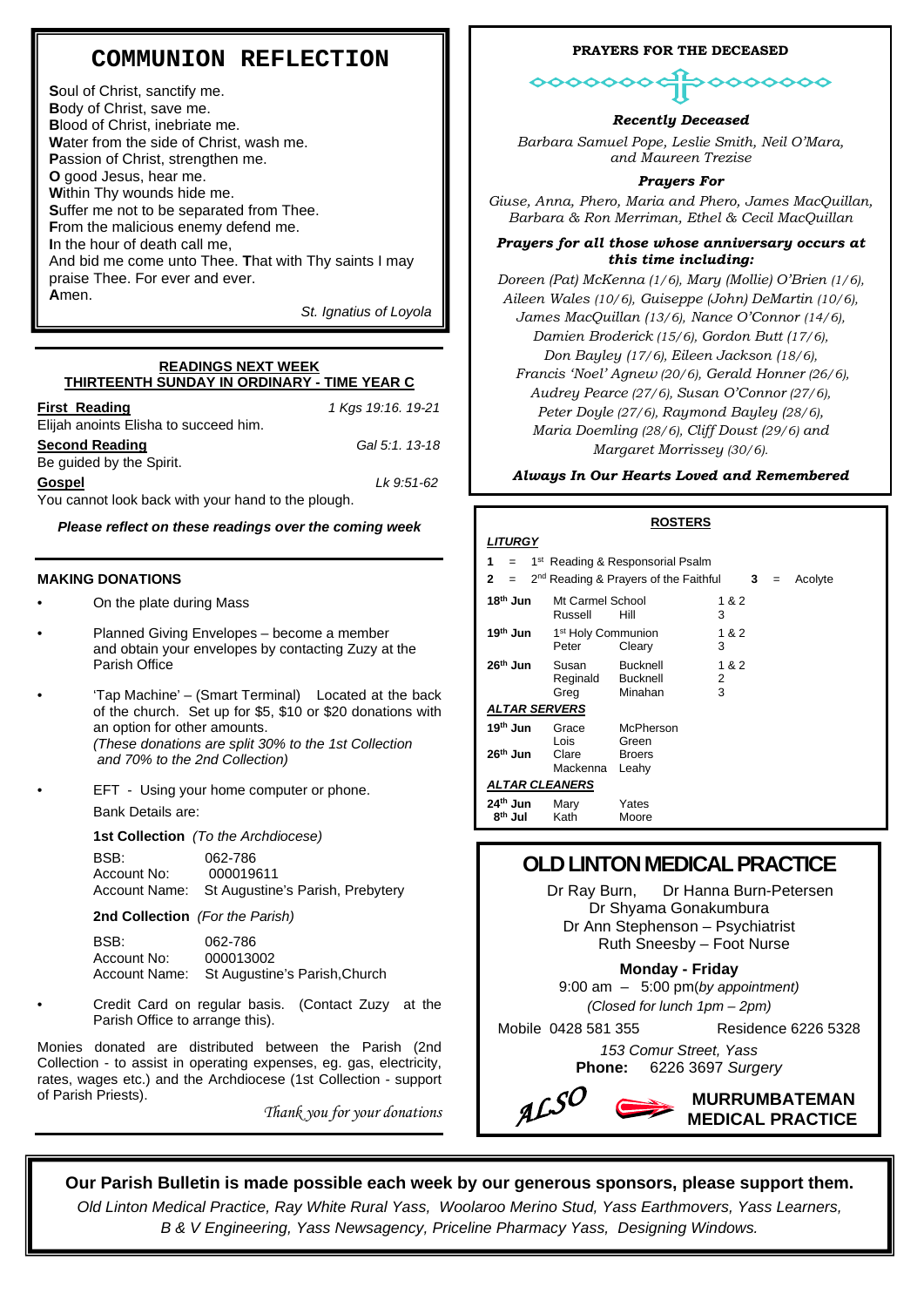## **HEATING IN ST. AUGUSTINE'S CHURCH**

I would like to put forward another proposal for the heating in the church by installing several 2kw Infrared strip heaters. It would work out to have 10 units each side mounted on the underside of the rendered part between the tiled columns with 3 units between each column and 1 unit at the end facing the front.

The units would be tilted at a 45degree angle across the nave area. By mounting the units in that position and at that angle, it hopefully would transmit the warmth across a good area of the nave.

The units could be controlled by a timer to come on automatically, say 2hours before Mass and automatically go off as Mass ends i.e. Saturday on at 4.00pm and off at 7.00pm, Sunday on at 8.15am and off at 11.15am.

It might also be prudent to think about installing wall mounted fans located centrally between columns, about 60cms above the opening and tilted at the same angle as the heaters. This would help to keep the heat at a level where it is needed. The fans would only need to be on a low speed setting to achieve this. The fans would be 40cms, 3speed oscillating units and reasonably quiet. Then in the summer months they could be used for moving the air for cooling especially with the windows open to create cross flow ventilation.

I am working on the current prices of Devanti branded heaters which are at present \$121.99 each. A special quantity discount of 15% may be applicable.

The Archdiocese OH&S requirements for all parishes is to have switchboards upgraded to RCD circuit breakers, or safety switches as they are commonly called. Therefore, the upgrade to the church switchboard for the heating installation could be carried out at same time. This has been allowed for in the costing.

All the church electricity is now under one tariff at a cost of 38cents a unit. Running the proposed heating system for Saturday Vigil and Sunday morning Masses, it would be 40 units per hour which is \$15.20 per hour. If heating is on for 3 hours, the cost for each church service is \$45.60. Therefore, currently a twelve week period (or a quarter) would be \$820.80 usage, plus of course the normal light and power usage.